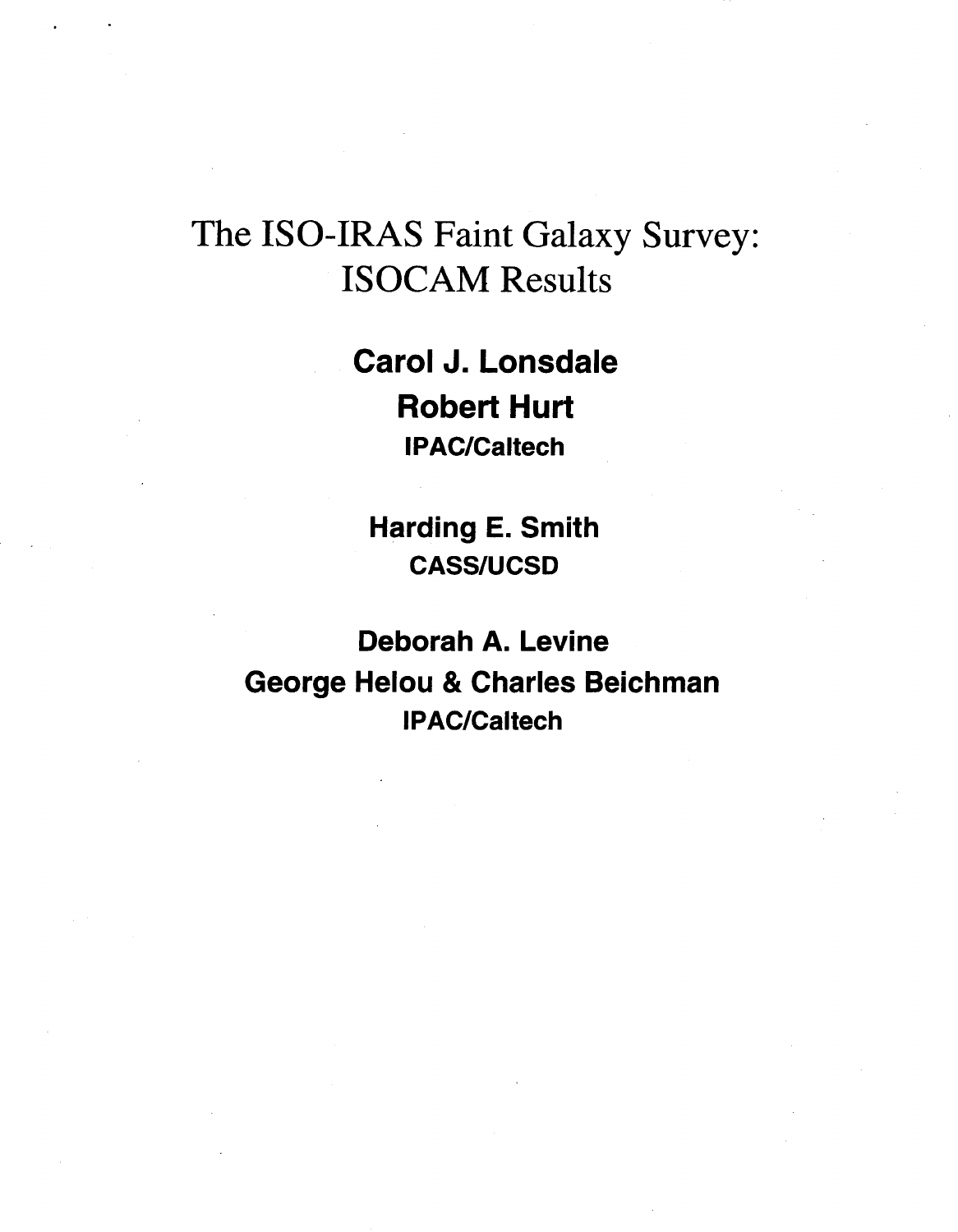

**The ISO-IRAS Faint Galaxy Survey (IIFGS) is a program designed to produce one of the largest and deepest samples of luminous infrared galaxies possible with present facilities. The IIFGS consists of a sample of -3700 candidate luminous infrared galaxies for which short observations could be scheduled to fill short gaps in the IS0 observing schedule not usable by other programs. The sample was extracted from the IRAS Faint Source Survey based on unconfused** *60* **micron point source detections at fluxes of 0.1-0.3 Jy. Two phases of the IS0 program exist; the first employs pairs of 12 micron ISOCAM and 90 micron ISOPHOT observations of these targets, while the second consists only of deeper ISOCAM images. As of the conclusion of the IS0 mission, over** *500* **fields have been observed, representing about 14% of the entire database.** 

**The ISOCAM detection rate of about 90% has allowed us to obtain fluxes magnitudes fainter than possible with IRAS (median IS0 fluxes are 1-2 mJy) and allowed the unambiguous identification of optical counterparts allowing for ground-based spectroscopic follow-up observations. The program has proven to be highly successful at detecting a large population of moderate-redshift (z=O.l-0.6) luminous and ultraluminous galaxies. The high 12 micron sensitivities of IS0 have allowed us to construct a more complete picture of these objects. In addition the large aria1 coverage of the survey (about one square degree) has produced a selection of serendipitous field galaxy detections that allow us to study 12 micron background counts.** 

**Redshifts and spectrophotometry are being obtained for a complete subsample of the over 500 Luminous Infrared Galaxies (LIGs) from the IIFGS. Over 100 redshifts have been obtained for galaxies with 0.1** *e* **z** < *0.6* **and log bir** > **11 L,,,. The spectrophotometric characteristics of the sample galaxies are comparable to nearby LIGs, with most systems exhibiting HlULiner excitation and about 10% showing true AGN spectra. Similarly the infrared-optical spectral energy distributions may be compared with those of nearby LlGs spanning the range from pure starburst (e.g. Arp 220) to infrared** *QSO* **(Mrk 231). Preliminary spectroscopic observations have been made of 12 micron sources identified outside our IRAS fields --the 12Micron IS0 Serendipitous Survey. Spectra for six sources observed in 98 April indicate that three are low redshift** *(z e* **1)** *QSOs.* **The IIFGS sample and the accompanying Serendipitous Survey are among the deepest samples of infrared-luminous galaxies, promising to be a rich sample for studying LIGs up to** *z* - **1, and for understanding the evolution of infrared galaxies and the star-formation history of the Universe.**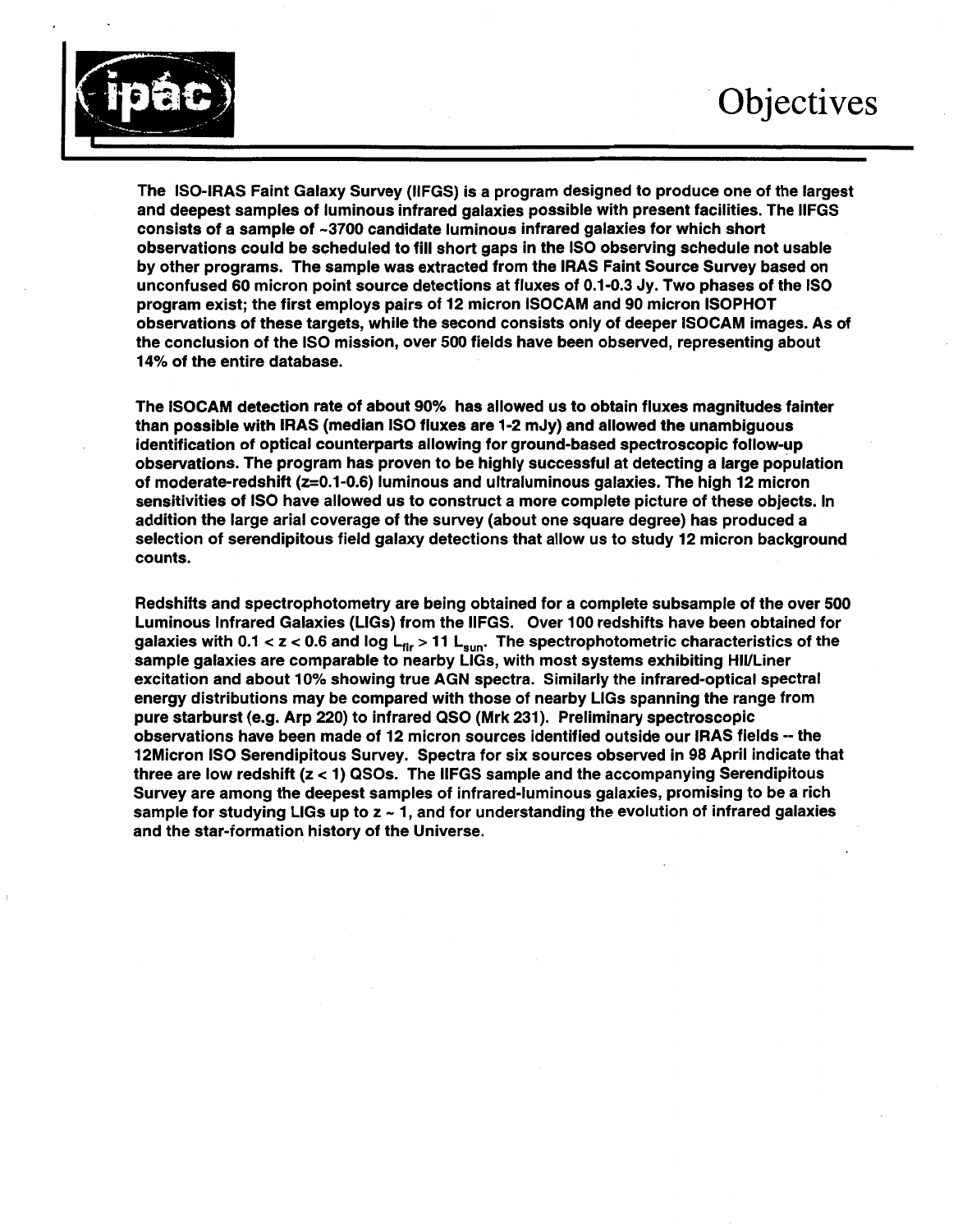

# ■ ISO-IRAS Faint Galaxy Survey Science

+ *Faintest Possible* Database of **IRAS** Galaxies

Use lowest Faint Source Survey 60 um sources Detect LFlRGs at higher redshifts

### $\triangle$  Investigate Properties of AGN/Starbursts

Luminosity dominated by FIR thermal dust radiation, powered by starburst and/or AGN

Distant Type **2** AGN at intermediate redshifts may be underrepresented in catalogs due to IRAS detection limits Identification of more distant starbursts allows evolution to be addressed

### ◆ Background Source Counts

Serendipitous 12  $\mu$ m ISO sources at high sensitivity (>0.8 mJy) can characterize background source counts

# **Goals of IIFGS**

 $\triangle$ PHOT

Confirm faint IRAS  $60 \mu m$  detections Determine FIR spectral energy distribution

### $\triangleleft$  CAM 12 µm images:

Photometry good to  $\sim$  0.5 mJy Positions good to *-6"* 

- Optical Identifications
- Ground- and Space-Based Follow-Up's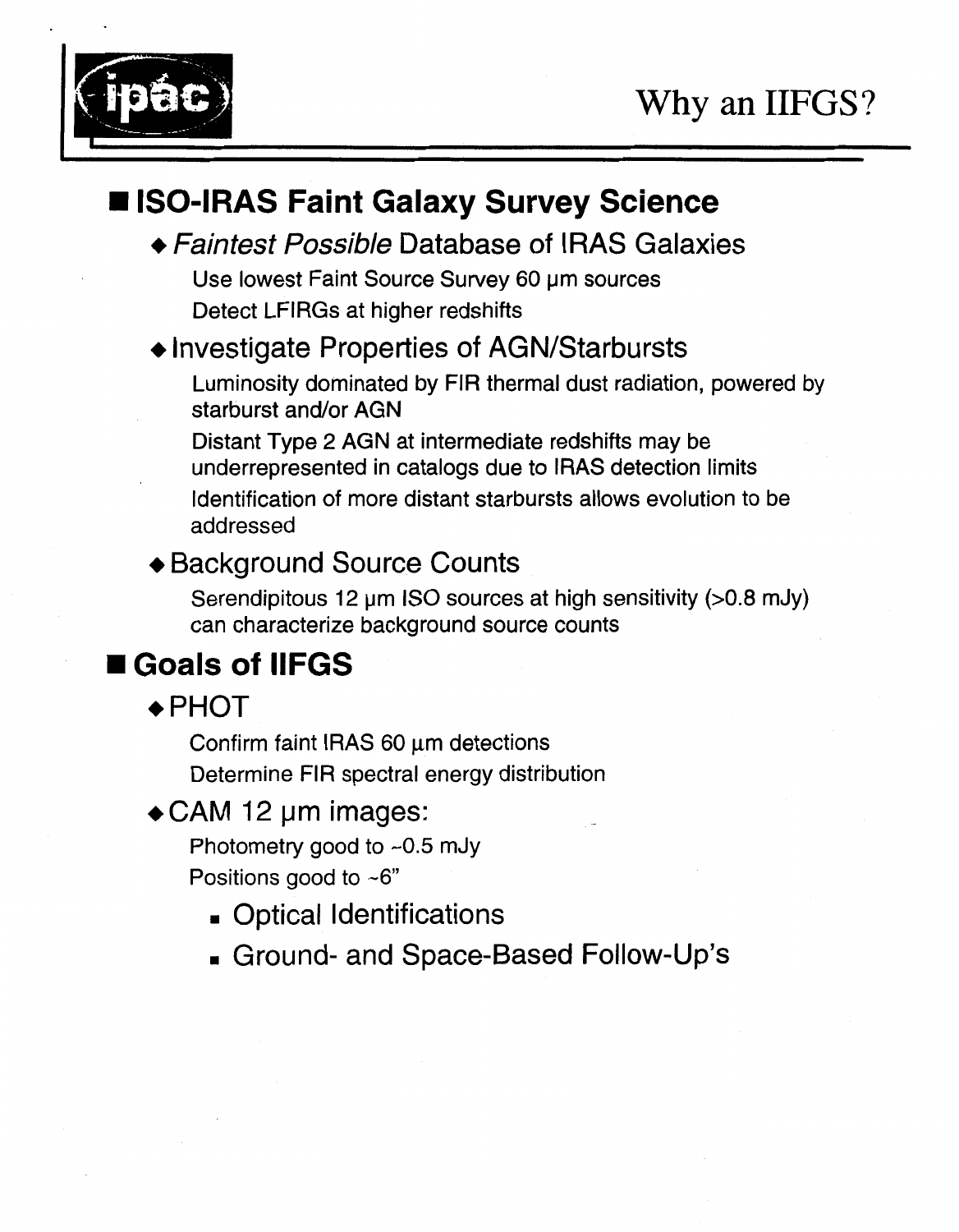



### **Implemented as "Filler" Project**

- + *Largest* non-GTO US IS0 program
- $\triangle$  Consists of short (~12 min.) CAM [& PHOT] obs.
- **+3776** sources selected from IRAS Faint Source Cat.
- $\triangle$  Fills in gaps in schedule between slews, helping to *increase observing efficiency* of ISO

# **Selection Criteria**

- + Faintness *(greater distances)*  60 pm flux *e* 0.3 Jy
- + Reasonable Detections *(avoid cirrus)*  Ibl > 30"to minimize Galactic confusion ADDSCAN'S inspected to reject marginal detections & cirrus features
- + Non-Stellar Colors *(exclude stars)*

Increasing flux density from 12 to 60  $\mu$ m

◆ Large L<sub>60um</sub>/L<sub>blue</sub> Ratio *(select greatest luminosities)* Blue magnitude limits of **Mb** > 19, **17.5** for the southern, northern equatorial skies to select for the most luminous sources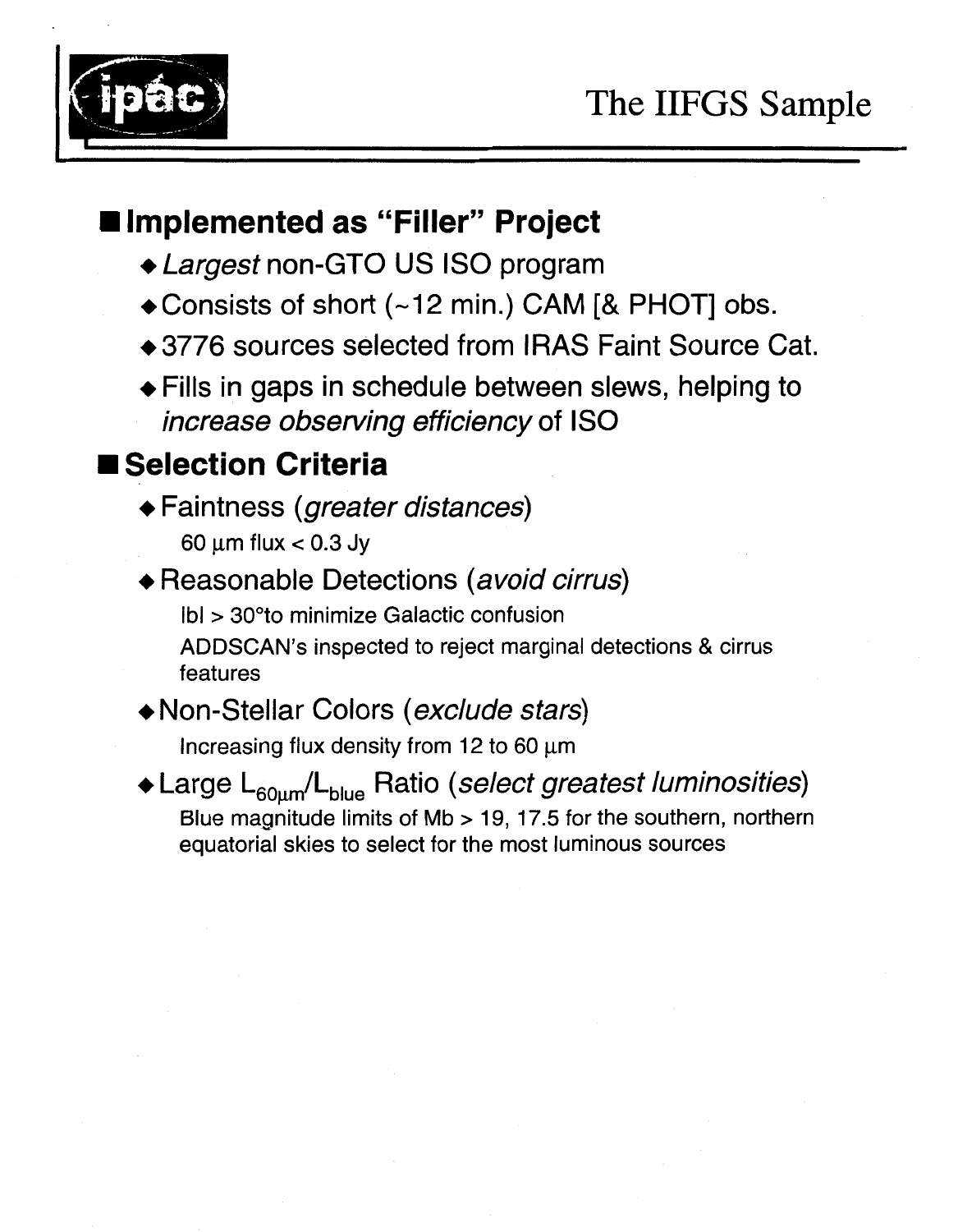



Date (2 week bins)

**Observed Source Distribution** 

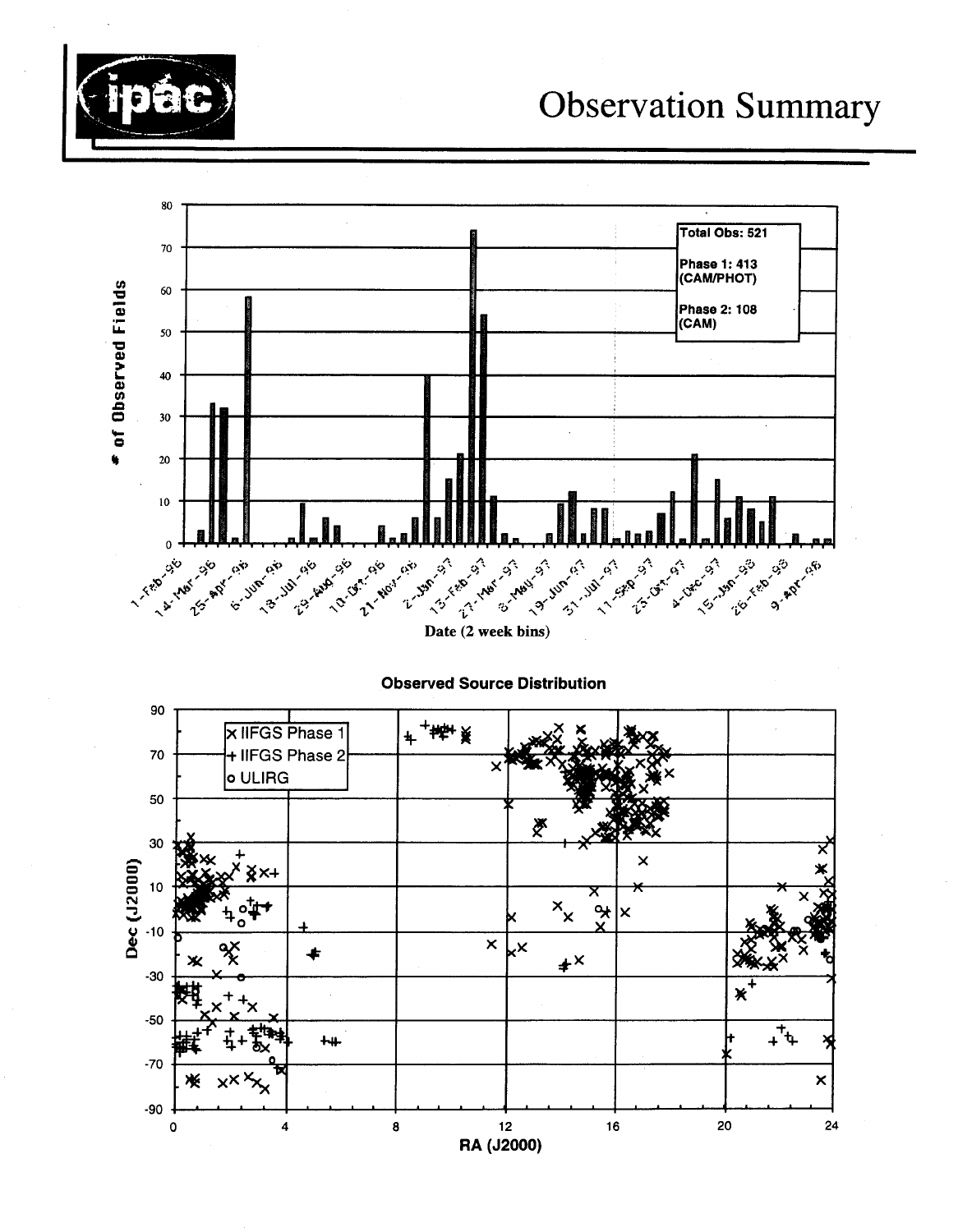

### **Phase 1 Observations (Revolutions 96-613)** ISOCAM: LW10 ("IRAS" 12 µm) Filter 6" pixels, **-3** x **3'** field of view 2 x 2 raster positions, *30"* offsets 6 frames per raster,  $T_{int} = 2.1$  sec/frame + ISOPHOT: C90 (90 pm) Filter Chopped PHT22 photometry **64** sec on-source integrations Data reduction awaiting calibration information **H Phase** *2* **Observations (Revolutions 614-866) ISOCAM** updated for better sensitivity/redundancy **3** x 2 raster positions, 18 x *30'* offsets 20 frames per raster,  $T_{int} = 2.1$  sec/frame *300%* increase in on-source integration time

**ISOPHOT** obs. suspended for this phase

# **Observation Status**

- ◆ Total Observed to Date: 521 fields
- + All **413** Phase 1 CAM Fields Processed

**All** have been reduced under IS0 On-Line Processing (OLP) versions 6.0 and later and run through custom processing

- + About a dozen PHT datasets reduced manually
- + 108 Phase 2 Fields Awaiting Processing

Reduction pipeline using Cam Interactive Analysis package under development; longer observing times allow use of "standard" data reduction tools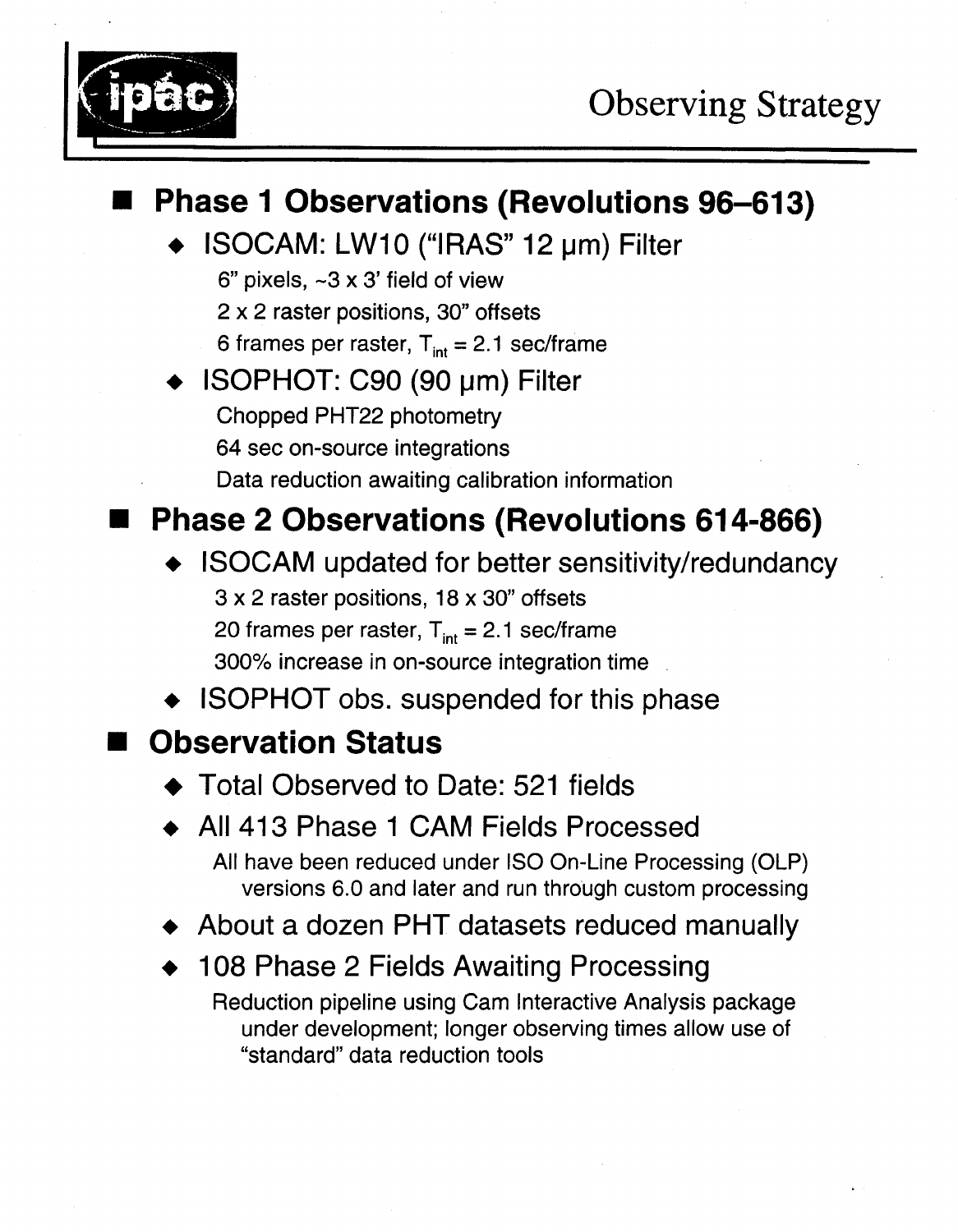

# **1 Automated Pipeline Developed in IDL**

- +Cosmic Ray Glitches Identified and Masked
- ◆ Correct for Detector "Transient" Response

Detector stabilizes slowly to sky background; source signals small in comparison to background. The background transient response is treated as a polynomial baseline and subtracted

Frames are Averaged and Rasters are Mosiaced

#### ◆ Point Source Detection

Sources are identified by their significance above the background as well as in the time domain; a source in a fully-sampled sky position should appear as a discrete step in **4** different pixels; reduction is iterated excluding sources from transient fitting

Simulated Data for Calibration

Synthetic sources are introduced into each field at a variety of fluxes and run through the pipeline to measure systematic effects introduced by the processing and identify the source identification completeness as a function of source flux

Sources Individually Inspected

False detections are screened out by inspecting all sources by hand; ~120 sources (of 600) rejected

### ■ Sample Field: F14491+6040

+OPTID chart for field, ISOCAM image, Optical image





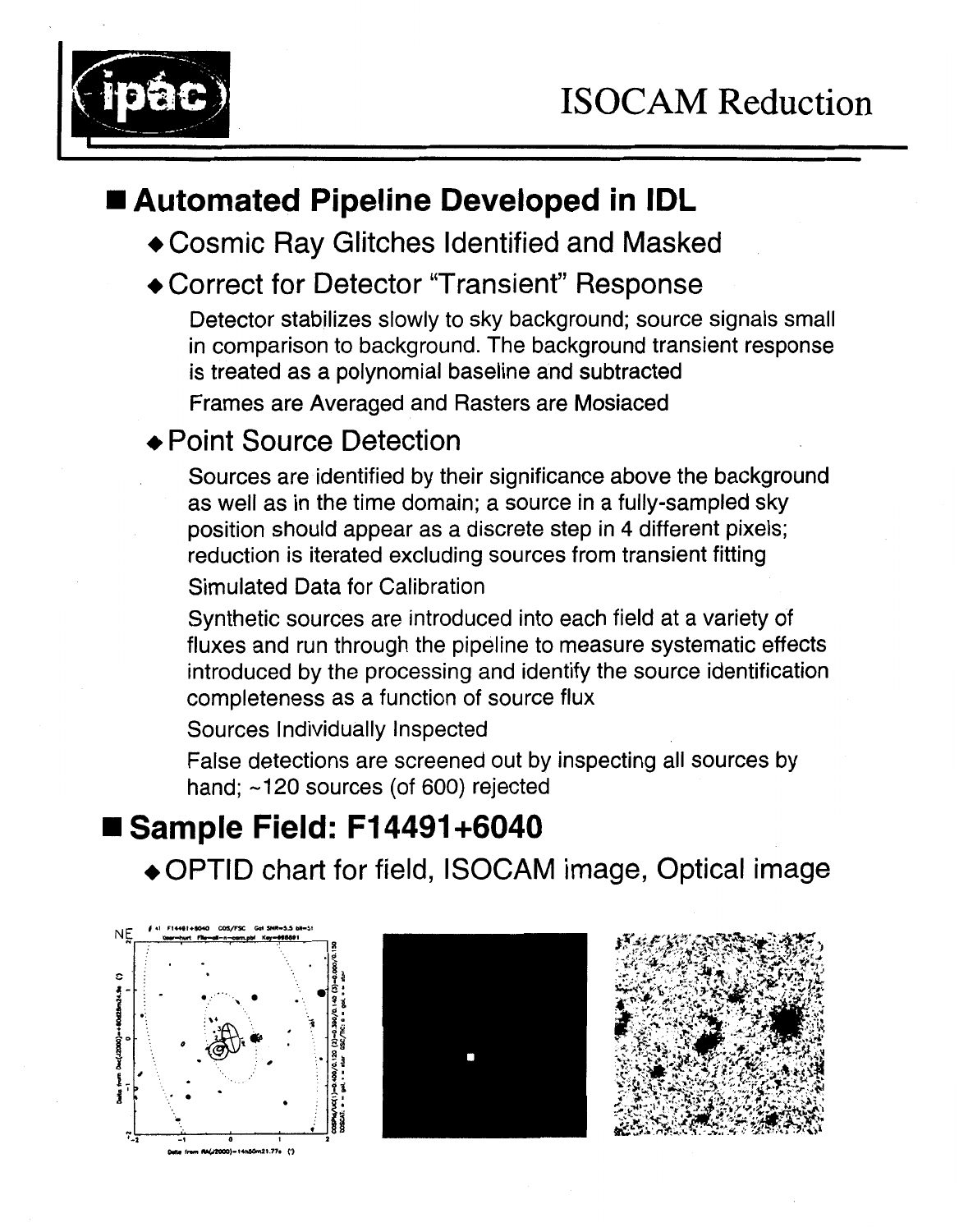

### **Statistics for Processed CAM Data:**

- +Observed flux range is -0.58-1 *00* mJy
- ◆ Average/Median flux: 4.7/3.4 mJy

# **Determining Affiliation with FSS Sources**

- +Source affiliation determined using *Likelihood Ratio*   $LR = probability(true ID)/probability(false ID)$ Prob(true ID) from source location & IRAS error ellipse Prob(false ID) from source flux & bkgnd source counts
- +Most CAM detections appear to be affiliated with FSS sources!

Accurate source positions for follow-up

12 um fluxes can be compared with 60 & 90 um fluxes

### **Optical Counterparts**

Blue magnitudes of optical counterparts are identified by matching ISOCAM positions against APM/COSMOS catalogs extracted using OPTlD tool for the IRAS FSS catalog Histogram of Detections

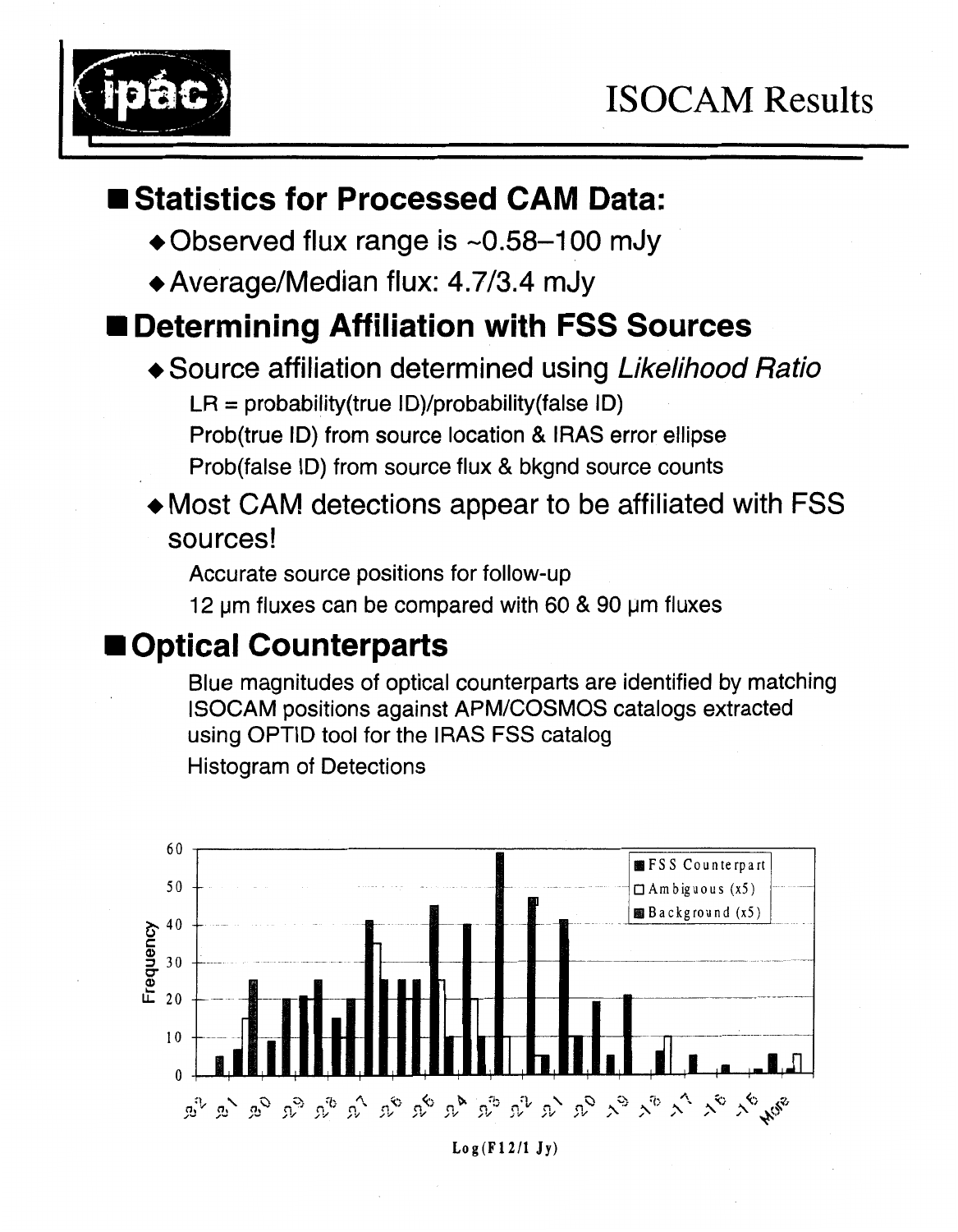

# **Spectral Energy Distributions**

- +SEDs for 9 galaxies with good photometry are shown. Local Luminous Infrared Galaxies (LIG) SEDs are plotted for comparison. THE IIFGS galaxies are similar to the local LlGs spanning the range from Pure Starburst (eg Arp 220) to Infrared QSO (Mrk **231).**
- $\triangle$  As with local samples, however, the SED and optical excitation do not give a consistent picture of the underlying power source; spectroscopic studies required.

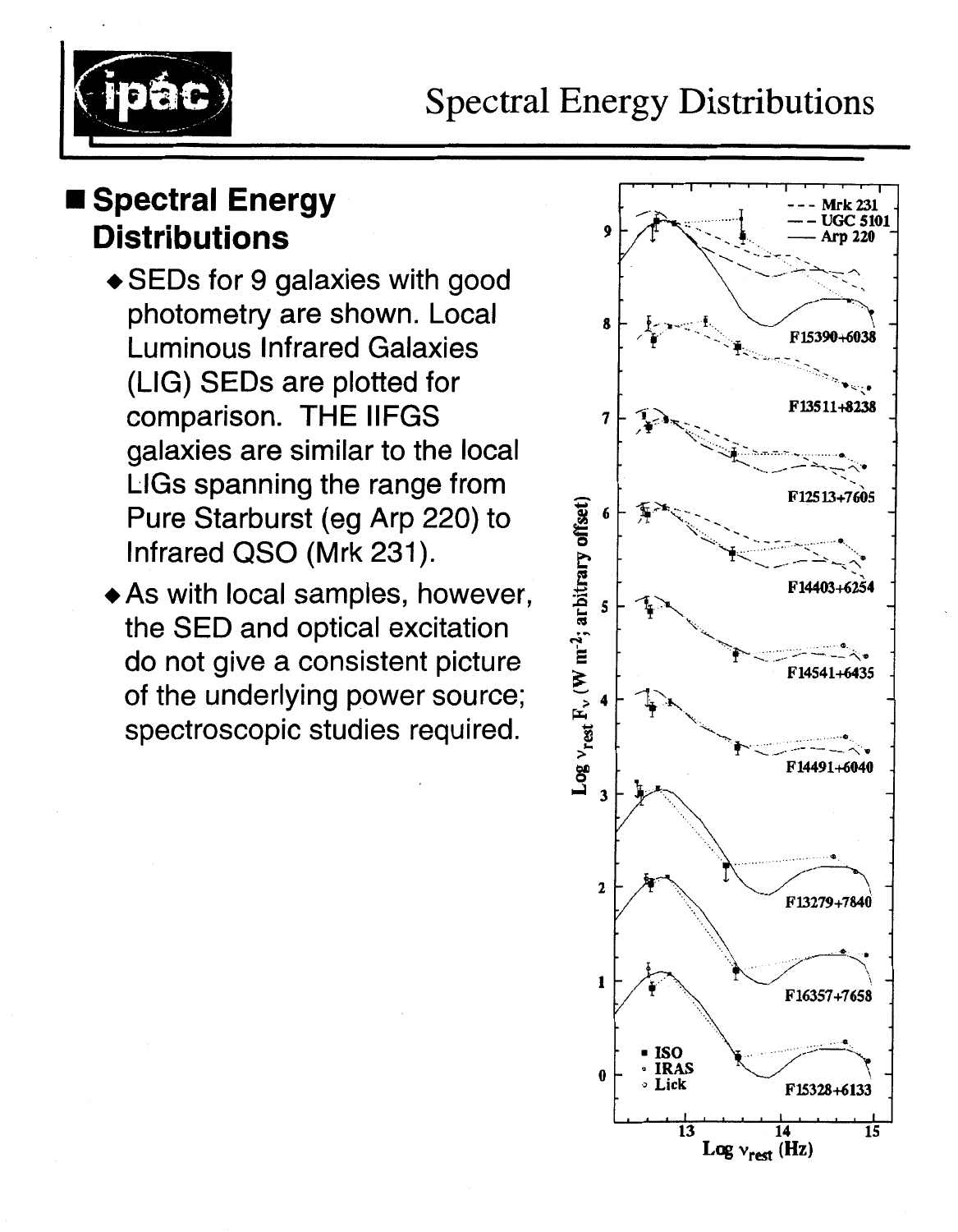



# **101 redshifts**

- + Identified IIFGS CAM detections from Lick & Palomar Observatories.
- +Luminous & Ultraluminous Galaxies
- +Virtually all sources are Luminous Infrared Galaxies with strong emission-line spectra. About half show evidence for interaction (pairs, disturbed morphology, etc.) comparable with nearby LIGs.

### **Complete Sample**

+A complete redshift sample of over 100 galaxies is being constructed from selected areas which will be the basis for modelling the redshift distribution/evolution of the sample. The complex selection characteristics make this a challenging exercise.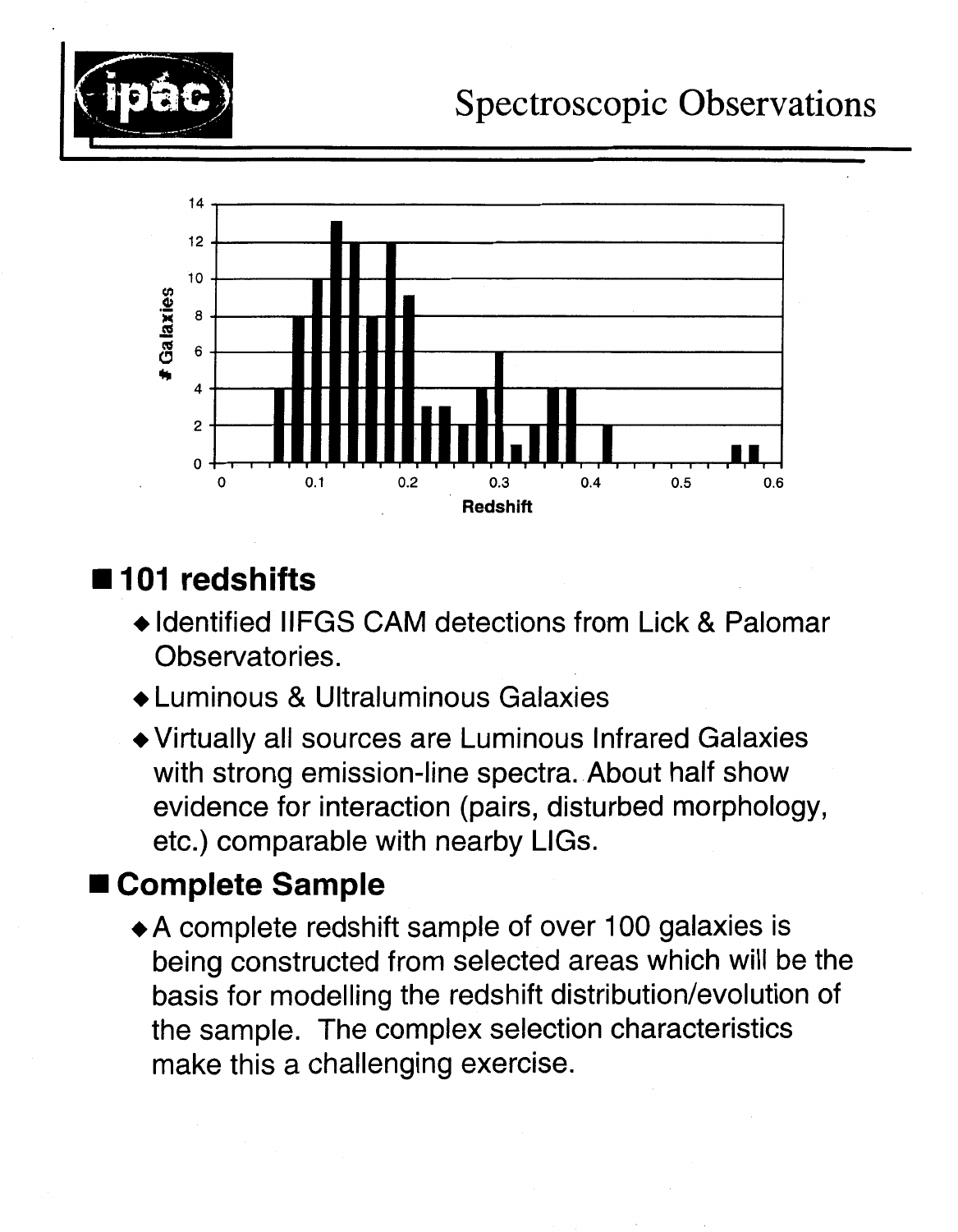



### **New Sample of Luminous Galaxies**

#### +Larger Redshifts

The IIFGS currently spans a redshift range of  $\sim 0.04 - 0.6$ , much deeper than the Bright Galaxy Sample (BGS) and similar to those spanned by infrared-selected *QSO's* 

#### + High Luminosities

60 µm luminosites (H0 = 75, W = 1) exceed  $10^{12}$  L<sub>0</sub> (no Kcorrections applied, which would increase inferred luminosities)

+Survey criteria successful!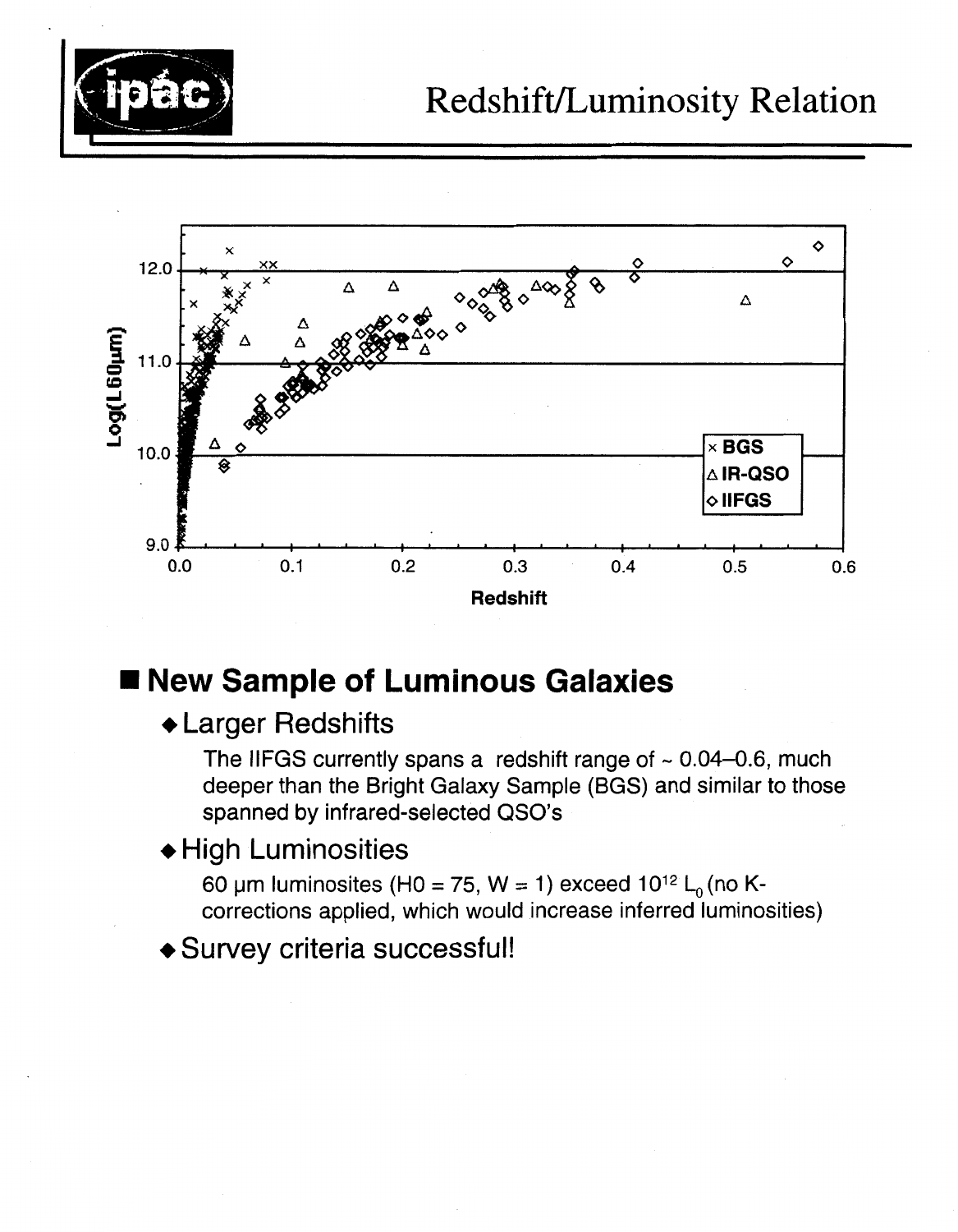



#### **"Cold" Luminous Infrared Galaxies!**

#### + Many Sources Show "Cold" IR Colors

**A** significant population of IIFGS sources (red diamonds) possess far infrared colors that are dramatically cooler than is seen for infrared-selected *QSO's*  (green triangles) and even for the Bright Galaxy Sample (blue x's); **IRAS**  sensitivites did not allow this region of color space to be explored even for nearby luminous galaxies.

While this data has not yet been K-corrected, we estimate that the corrected colors should be even cooler as the 60  $\mu$ m observation falls on a much steeper part of the SED than the 12 um point (models suggest the 12 um K corrections should be no more than  $\sim$  20% at  $z = 0.5$ ).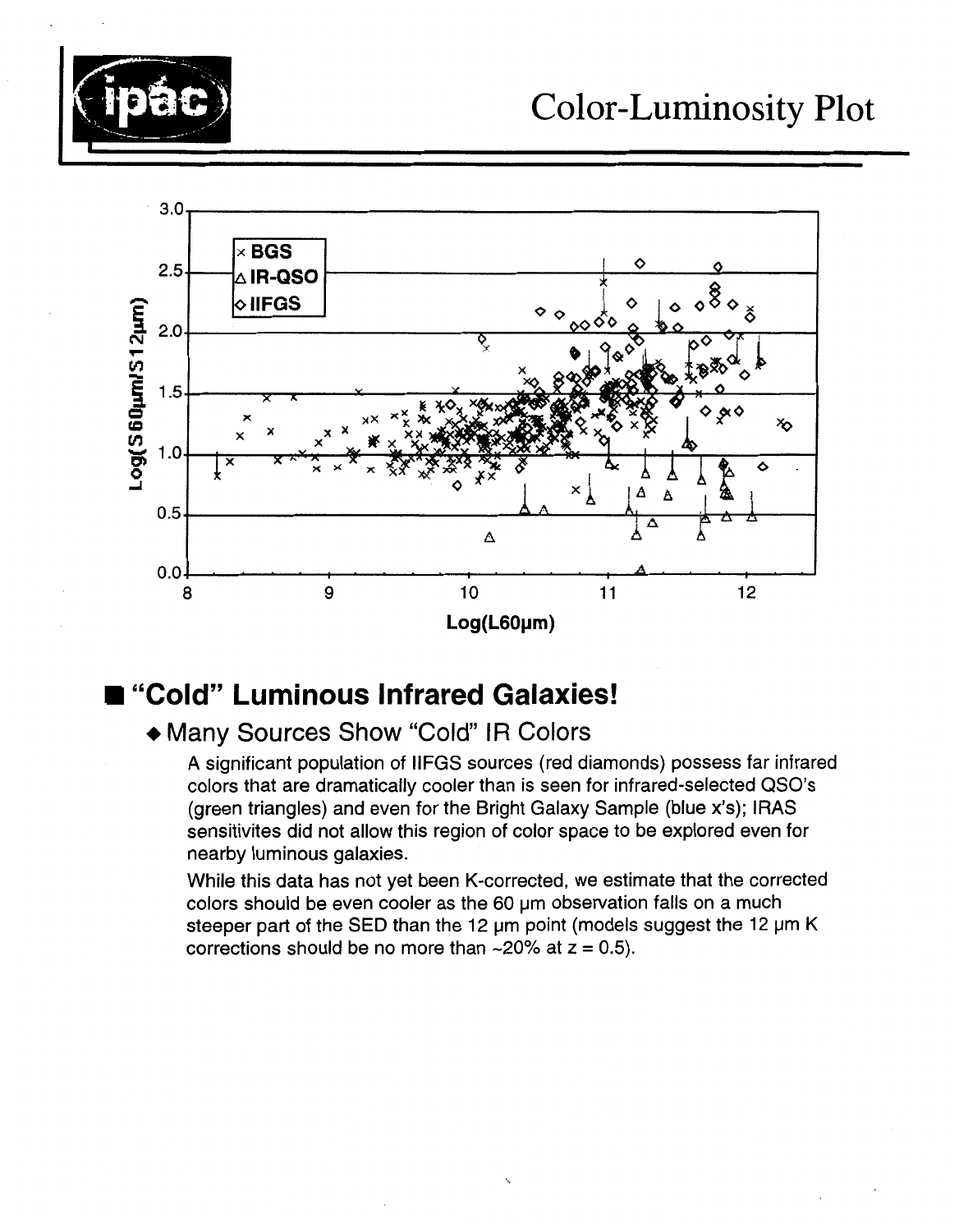



# Sample Spectra

### **+Lick Observations**

These spectra are typical of data taken at Lick and Palomar

# **Spectral Features**

### ◆ Star Formation

Most galaxies have HII/Liner excitation and are probably dominated by active star formation.

### $\triangle$ AGN

About 10% show evidence for true **AGN** characteristics -- Syl or Sy2 excitation, broad emission lines, etc.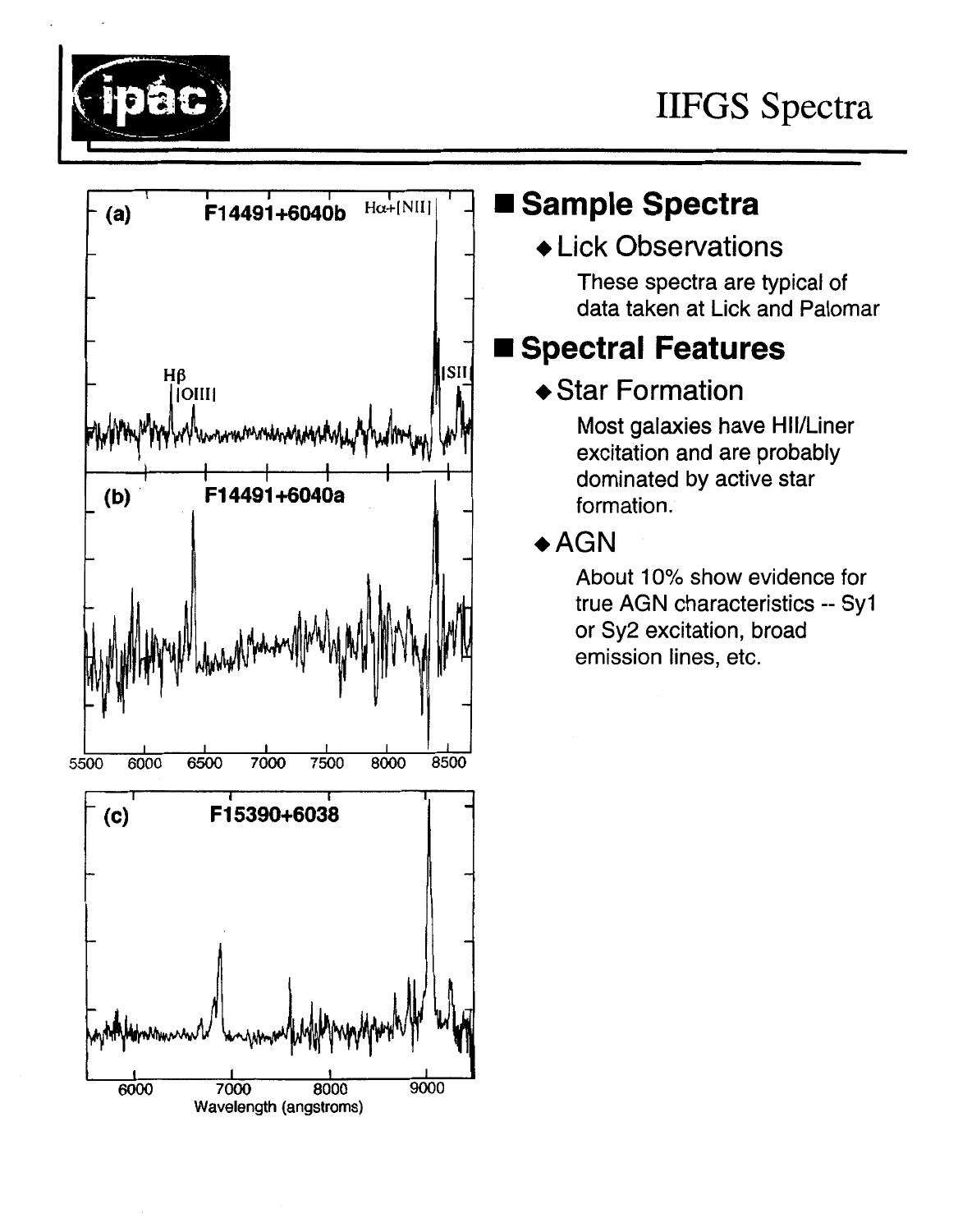

### **Observations**

- The first phase of spectroscopy for 12Micron ISO Serendipitous Sources (12MISS) was begun at Lick in 1998 April. Spectra were obtained for *6* identified **12** micron sources and imaging obtained for 4 blank fields.
- +Over half of the serendipitous sources are identified with stellar objects as classified by COSMOS or the APM.

# *QSOs*

- +Three stellar objects observed in April are low redshift QSOs 0.17 < *z* < 0.90.
- +These are not IRAS sources, but have 12 Micron detections by ISOCAM
- +The detection of three (or more) new QSOs within our approximately 1 square degree at magnitudes brighter than  $B \sim 19$ , suggests that there is a substantial population of AGN which may be detected at mid-infrared wavelengths SIRTF.